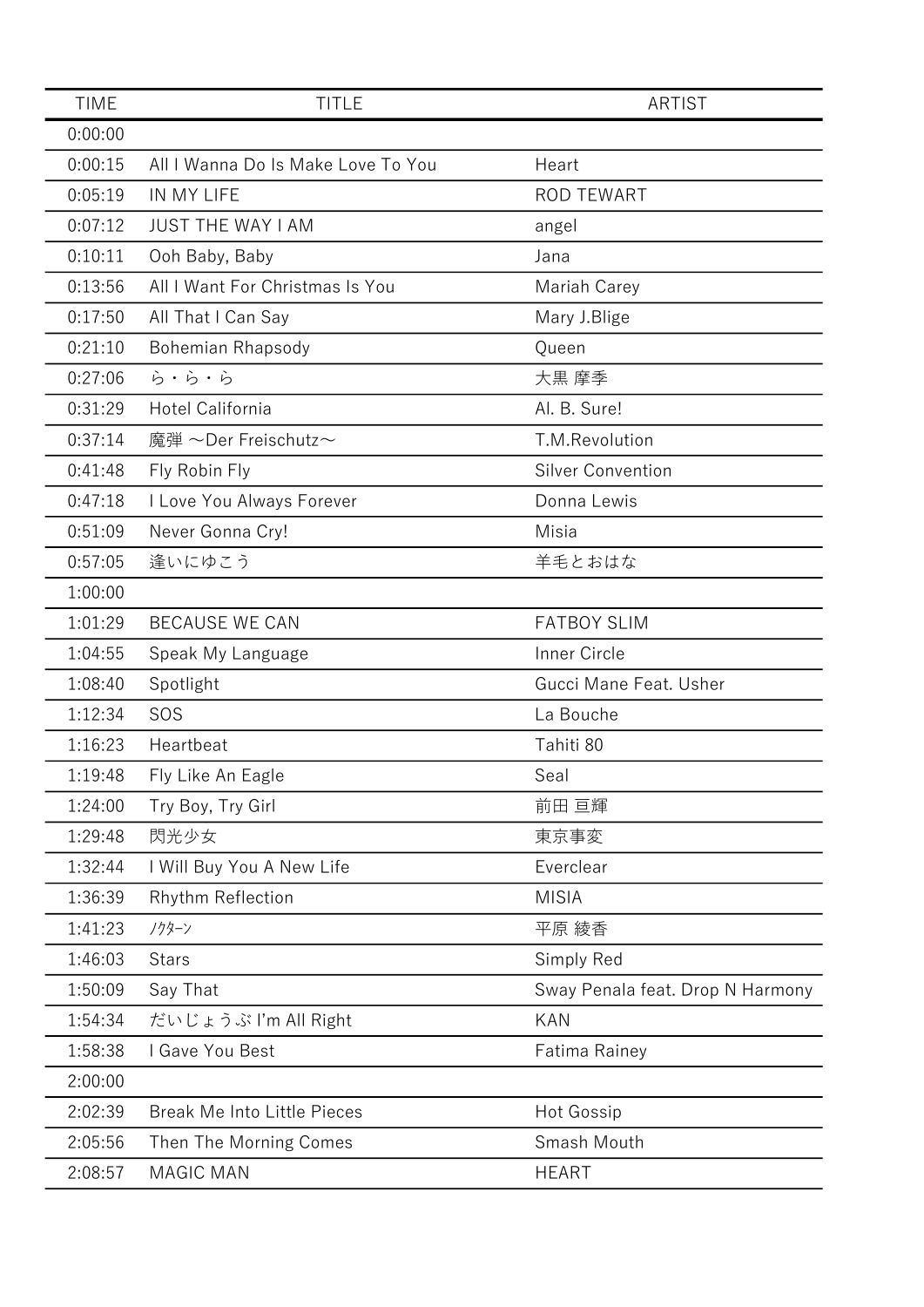| <b>TIME</b> | <b>TITLE</b>              | <b>ARTIST</b>                        |
|-------------|---------------------------|--------------------------------------|
| 2:14:24     | Light Up The Sky          | YELLOWCARD                           |
| 2:18:02     | Streets Of Philadelphia   | <b>Bruce Springsteen</b>             |
| 2:21:14     | エンゼ ルフィッシュ                | The Pillows                          |
| 2:25:16     | 男と女 - GRANDE MIX-         | Clementine                           |
| 2:30:25     | SUN SHINE ON MY SHOULDERS | <b>JOHN DENVER</b>                   |
| 2:35:32     | なくもんか                     | いきものがかり                              |
| 2:41:15     | If It's Cool              | <b>NESIAN MYSTIK</b>                 |
| 2:45:52     | Candy In The Sun          | Swirl 360                            |
| 2:49:55     | Rock Your Baby            | George McCrae                        |
| 2:53:07     | 神様と仲なおり                   | Rebecca                              |
| 2:57:53     | 疾走                        | <b>GRAPEVINE</b>                     |
| 3:00:00     |                           |                                      |
| 3:01:25     | Chronopsychology          | M-Flo                                |
| 3:05:13     | The Captain Of Her heart  | Double                               |
| 3:09:10     | <b>Good Vibrations</b>    | The Beach Boys                       |
| 3:12:46     | Tell Me                   | <b>Hide With Spread Beaver</b>       |
| 3:17:31     | <b>I RAN</b>              | FLOCK OF SEAGULLS                    |
| 3:22:33     | She's Got All The Friends | Chumbawamba                          |
| 3:25:54     | It Could Be               | Blur                                 |
| 3:29:06     | Be With You               | Glay                                 |
| 3:34:10     | Circle                    | Swam Dive                            |
| 3:37:55     | <b>SPARKLE TRAIN</b>      | SOULHEAD                             |
| 3:42:11     | FEEL GOOD                 | <b>ERIC BENE'T feat. Faith Evans</b> |
| 3:45:55     | If I Believe              | 倉木 麻衣                                |
| 3:49:34     | Be My Baby                | Complex                              |
| 3:53:36     | I Feel The Earth Move     | Carole King                          |
| 3:56:33     | Nothing Like The Rain     | 2 Unlimited                          |
| 4:00:00     |                           |                                      |
| 4:00:32     | The Blue Cafe             | Chris Rea                            |
| 4:05:13     | Loving Every Minute       | Jeniifer Brown                       |
| 4:08:57     | <b>Summer Teeth</b>       | Wilco                                |
| 4:12:05     | ひまわりの丘で                   | 原田 知世                                |
| 4:15:30     | Steady                    | Speed                                |
| 4:20:46     | 立つんだジョー                   | レミオロメン                               |
| 4:25:19     | <b>DANKE SCHOEN</b>       | noon                                 |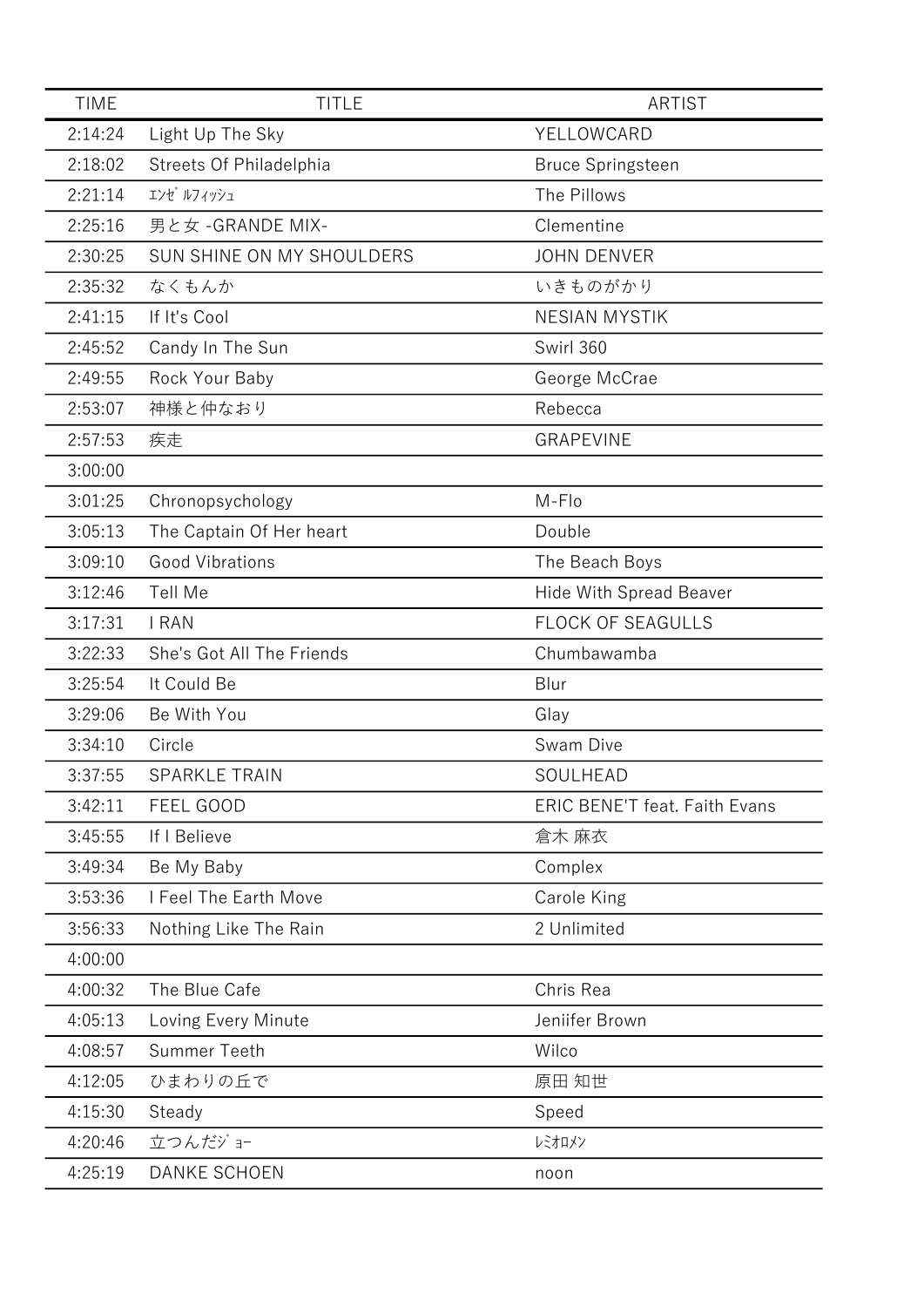| <b>TIME</b> | <b>TITLE</b>                               | <b>ARTIST</b>                       |
|-------------|--------------------------------------------|-------------------------------------|
| 4:28:14     |                                            |                                     |
| 4:28:14     | Easy Lover                                 | Philip Bailey With Phil Collins     |
| 4:33:09     | With Or Without You                        | U <sub>2</sub>                      |
| 4:37:57     | <b>DANCE WITH ME</b>                       | ORLEANS                             |
| 4:41:14     | Crying Lightning                           | <b>Arctic Monkeys</b>               |
| 4:44:54     | Sentimental Journey                        | 小野 リサ                               |
| 4:49:34     | Come On Over Baby (All I Want Is You)      | Christina Aguilera                  |
| 4:52:55     | Beautiful                                  | christina aguilera                  |
| 4:56:54     | Right Now (Na Na Na)                       | Akon                                |
| 5:00:00     |                                            |                                     |
| 5:06:17     | Reach For The Sky                          | 倉木 麻衣                               |
| 5:11:01     | You're my sunshine                         | <b>EXILE</b>                        |
| 5:15:02     | Talk To Me                                 | Babyface                            |
| 5:19:47     | オリジナル<br>スマイル                              | <b>SMAP</b>                         |
| 5:24:50     | miss you                                   | m-flo loves melody. & 山本 領平         |
| 5:30:42     | If You Asked Me To                         | Celine Dion                         |
| 5:34:31     | 最後のサーフホリデー                                 | 杏里                                  |
| 5:39:43     | Two Of Us                                  | 布袋 寅泰                               |
| 5:43:54     | <b>Black Balloon</b>                       | Goo Goo Dolls                       |
| 5:47:50     | もう涙はいらない                                   | 鈴木 雅之                               |
| 5:52:39     | Everybody Have Fun Tonight                 | Wang Chung                          |
| 5:56:46     | <b>SUPERSTAR</b>                           | <b>USHER</b>                        |
| 6:00:00     |                                            |                                     |
| 6:00:15     | Do Ya Wanna Funk                           | <b>Sylvester With Patric Cowley</b> |
| 6:03:45     | <b>ROLL</b>                                | Porno Graffitti                     |
| 6:08:31     | You Should Be Mine (Don't Waste Your Time) | Brian McKnight feat. Mase           |
| 6:13:09     | ロンリーガール                                    | 加藤 ミリヤ                              |
| 6:16:36     | Smile Like You Mean It                     | Killers                             |
| 6:20:30     | All You Need Is Love                       | The Beatles                         |
| 6:24:13     | More Than I Can Say                        | Leo Sayer                           |
| 6:27:48     | Mornin'                                    | Al Jarreau                          |
| 6:31:57     | Monday, Monday                             | The Mamas & Papas                   |
| 6:35:17     | LIVELY UP YOURSELF                         | <b>BOB MARLEY</b>                   |
| 6:38:11     | Still In Love                              | Lionel Richie                       |
| 6:42:34     | Being With You                             | Smokey Robinson & The Miracles      |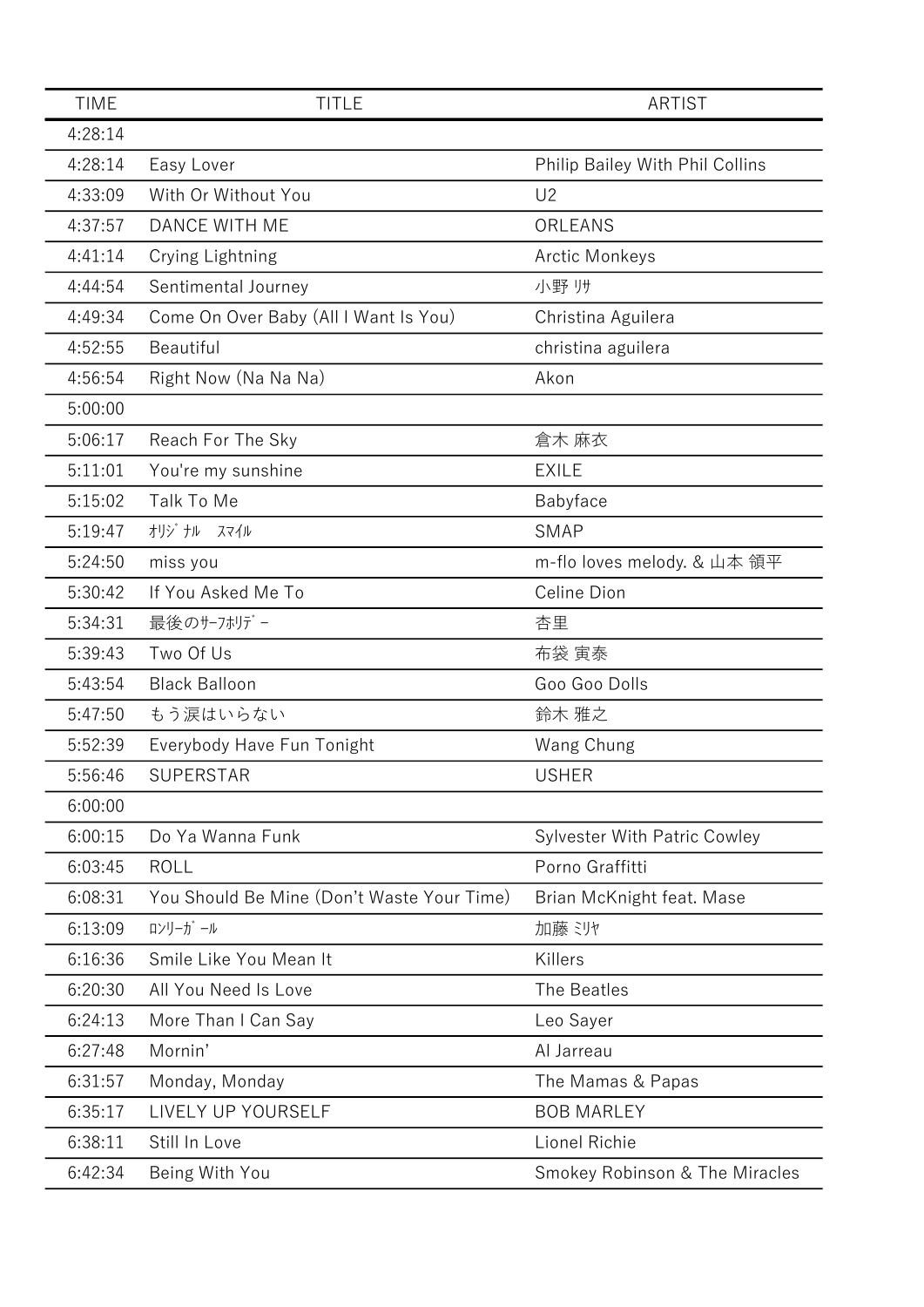| <b>TIME</b> | <b>TITLE</b>                     | <b>ARTIST</b>                        |
|-------------|----------------------------------|--------------------------------------|
| 6:46:31     | Young Floks                      | Peter Bjorn And John                 |
| 6:51:08     | 東京恋愛専科・または恋は言ってみりゃがディー・ブロー 小沢 健二 |                                      |
| 6:56:57     | 湘南 My Love                       | <b>TUBE</b>                          |
| 7:00:00     |                                  |                                      |
| 7:02:05     | She's So High                    | Tal Bachman                          |
| 7:05:46     | 一色                               | NANA starring MIKA NAKASHIMA         |
| 7:11:25     | <b>HIGH ROAD</b>                 | FORT MINOR feat. JOHN LEGEND         |
| 7:14:40     | She's A Bitch                    | Elliott Missy "Misdemeanor"          |
| 7:18:36     | もう君がいない                          | <b>FANKY MONKEY BABYS</b>            |
| 7:23:21     | Fragile                          | <b>Sting</b>                         |
| 7:27:28     | Can You Feel The Beat            | <b>LISA LISA &amp; CULT JAM</b>      |
| 7:34:42     | <b>Bright Siren</b>              | androp                               |
| 7:38:58     | THE BEAT GOES ON                 | <b>BEADY EYE</b>                     |
| 7:44:03     | Invisible                        | D-SIDE                               |
| 7:47:40     | I Want You Back                  | Cleopatra                            |
| 7:51:56     | メルシールー                           | ねごと                                  |
| 7:55:13     | Until You Loved Me               | Moffatts                             |
| 8:00:00     |                                  |                                      |
| 8:02:05     | Rock And Roll Is Dead            | Lenny Kravitz                        |
| 8:05:28     | The Brave Rock Star              | Snail Ramp                           |
| 8:08:12     | <b>Second Nature</b>             | Destiny's Child                      |
| 8:13:18     | Just A Little While              | Janet Jackson                        |
| 8:17:26     | WITH YOU                         | JUJU                                 |
| 8:23:23     | ON THE LINE                      | MICHAEL JACKSON                      |
| 8:28:27     | Sooner Or Later                  | <b>BBMac</b>                         |
| 8:31:54     | Pride (In The Name Of Love)      | U <sub>2</sub>                       |
| 8:36:00     | ラブソングはとまらないよ                     | いきものがかり                              |
| 8:41:29     | Sorry                            | Justin Bieber feat, Skrillex & Blood |
| 8:45:08     | WHAT HURTS THE MOST              | RASCAL FLATTS                        |
| 8:48:40     | Promise Me You'll Try            | Jennifer Lopez                       |
| 8:52:46     | <b>TWISTER</b>                   | <b>GOING UNDER GROUND</b>            |
| 9:00:00     |                                  |                                      |
| 9:02:05     | LONG WAY TO GO                   | <b>GWEN STEFANI AND ANDRE 3000</b>   |
| 9:06:37     | 愛が止まらない                          | <b>PUFFY</b>                         |
| 9:11:44     | Not Alone                        | <b>Bernard Butler</b>                |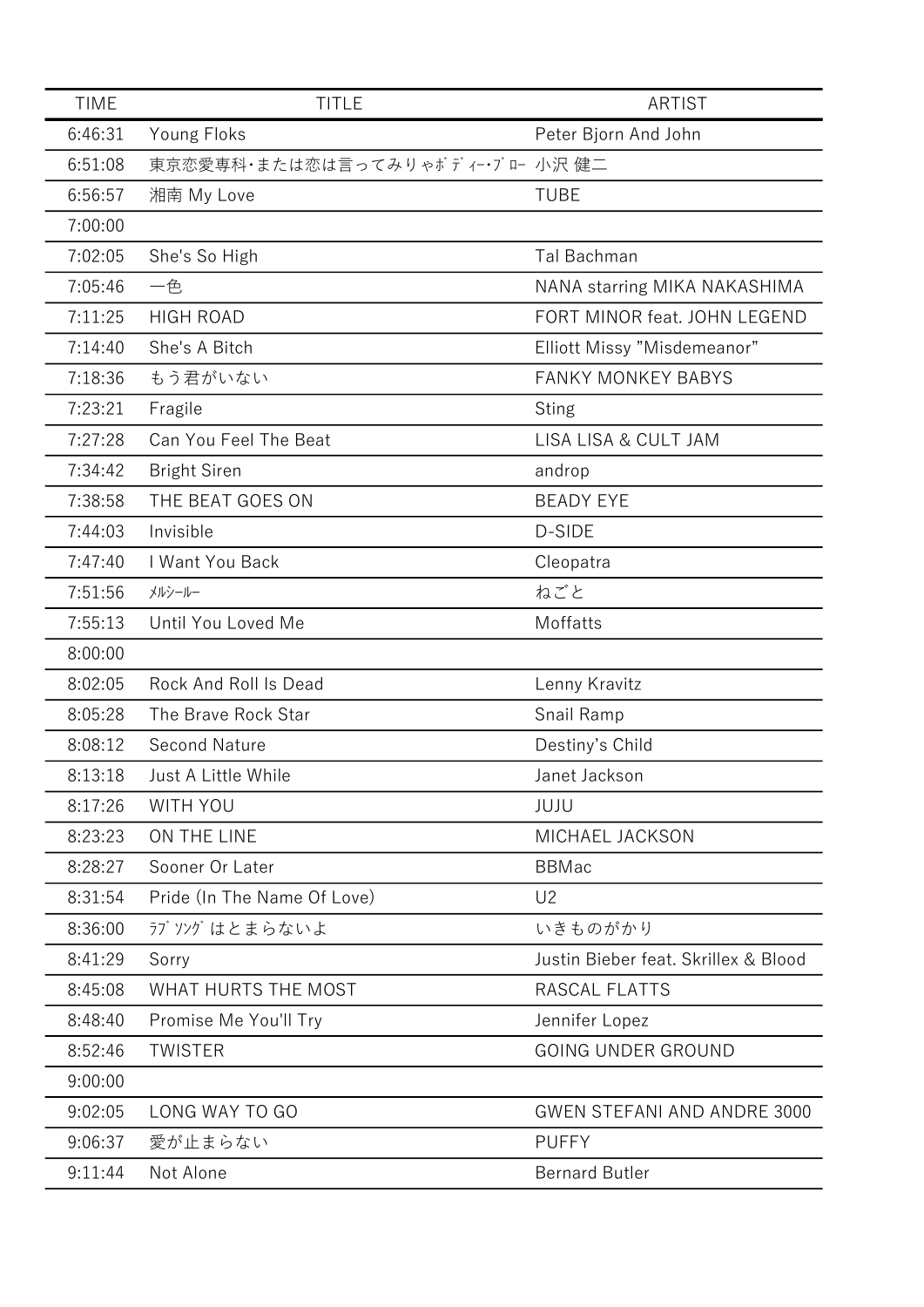| <b>TIME</b> | <b>TITLE</b>                    | <b>ARTIST</b>                     |
|-------------|---------------------------------|-----------------------------------|
| 9:15:35     | The Mad Hatter                  | Cast                              |
| 9:19:20     | Be Alive                        | 小柳 ゆき                             |
| 9:24:28     | Like We Used To                 | A Rocket To The Moon              |
| 9:28:09     | A View To A Kill                | Duran Duran                       |
| 9:31:42     | YOU'RE NO GOOD                  | LINDA RONSTADT                    |
| 9:35:41     | Stand Out Fit In                | ONE OK ROCK                       |
| 9:39:12     | Falling In                      | Lifehouse                         |
| 9:43:17     | <b>Butterfly</b>                | Smile. dk                         |
| 9:46:11     | Kung Fu Fighting                | Bus Stop feat. Carl Douglas       |
| 9:50:09     | もっと                             | aiko                              |
| 9:54:50     | LET LOVE TAKE CONTROL           | DARYL HALL & JOHN OATES           |
| 13:00:00    |                                 |                                   |
| 13:02:45    | Figure It Out                   | Royal Blood                       |
| 13:05:48    | 明日、また                           | [Alexandros]                      |
| 13:10:38    | Y.O.                            | <b>Speech Featuring Lucas</b>     |
| 13:13:40    | Ninety Nine (Flash The Message) | John Forte                        |
| 13:17:22    | きみにしか聞こえない                      | DREAMS COME TRUE                  |
| 13:21:20    | Incomplete                      | <b>Backstreet Boys</b>            |
| 13:25:33    | You Take Me Up                  | Thompson Twins                    |
| 16:00:00    |                                 |                                   |
| 16:00:15    | My Sacrifice                    | Creed                             |
| 16:04:32    | Reverb                          | Grapevine                         |
| 16:09:42    | Give Me A Reason                | Elisha La'Verne                   |
| 16:13:37    | <b>WHAT ABOUT US?</b>           | brandy                            |
| 16:17:56    | Calling                         | <b>VAMPS</b>                      |
| 16:20:49    | Mr. Bartender (It's So Easy)    | Sugar Ray                         |
| 16:24:27    | <b>Bitter Sweet Symphony</b>    | The Verve                         |
| 16:31:10    | Yeah Yeah                       | Willy Moon                        |
| 16:33:53    | 君に夢中                            | 宇多田 ヒカル                           |
| 16:38:26    | Make It Real                    | THE JETS                          |
| 16:42:40    | <b>Feels Like Heaven</b>        | Peter Cetera duet with Chaka Khan |
| 16:47:33    | 3ヵウント                           | ゆず                                |
| 16:51:01    | Livin' La Vida Loca             | <b>Ricky Martin</b>               |
| 16:55:02    | Lonely                          | Merril Bainbridge                 |
| 19:00:00    |                                 |                                   |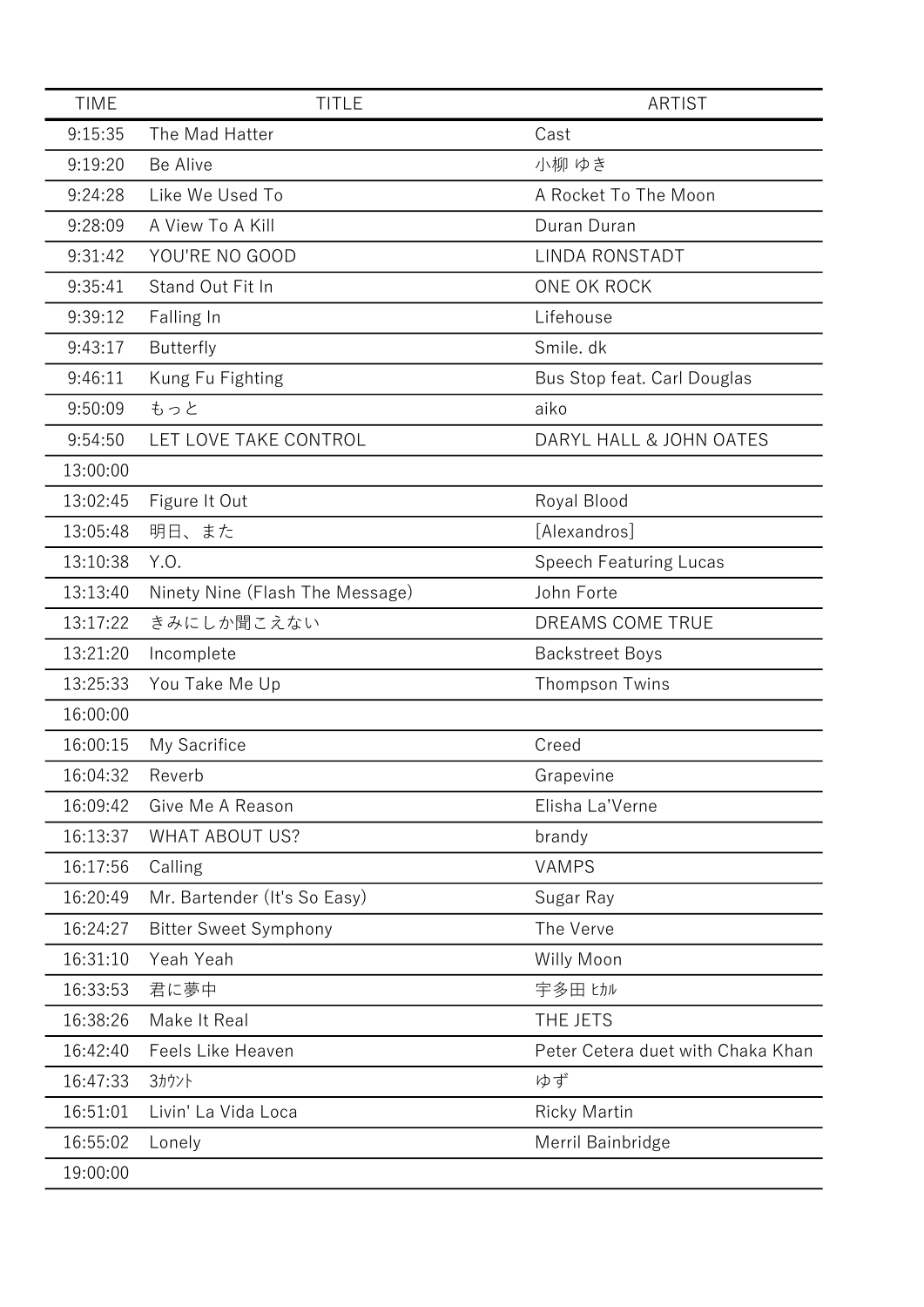| <b>TIME</b> | <b>TITLE</b>                           | <b>ARTIST</b>                          |
|-------------|----------------------------------------|----------------------------------------|
| 19:00:14    | <b>ZAK AND SARA</b>                    | ben folds                              |
| 19:03:25    | 蒼空バラッド                                 | SOFFet                                 |
| 19:08:44    | Alejandro                              | Lady Gaga                              |
| 19:13:16    | <b>Take Over Control</b>               | Afrojack Feat. Eva Simons              |
| 19:17:05    | <b>ALWAYS</b>                          | 中島 美嘉                                  |
| 19:22:13    | Oxygen                                 | JJ72                                   |
| 19:26:02    | Feel Like Makin' Love                  | Janet Kay                              |
| 20:00:00    |                                        |                                        |
| 20:02:45    | <b>STAY THE NIGHT</b>                  | James Blunt                            |
| 20:06:16    | メッセージ                                  | 植村 花菜                                  |
| 20:10:52    | Higher                                 | Taio Cruz feat. Travie McCoy           |
| 20:14:29    | <b>Stereo Hearts</b>                   | Gym Class Heroes feat. Adam Levine     |
| 20:18:09    | You                                    | 木村加方                                   |
| 20:22:38    | Word Up                                | Korn                                   |
| 20:25:41    | Ex-Factor                              | Lauryn Hill                            |
| 20:31:11    | Control                                | Puddle Of Mudd                         |
| 20:34:58    | $VS$ $(\nabla \vec{r} - \vec{r})$      | <b>BLUE ENCOUNT</b>                    |
| 20:38:48    | KRAZY IN LUV (MAURICE'S NU SOUL REMIX) | <b>BEYONCE</b>                         |
| 20:45:14    | <b>INSOMNIA</b>                        | <b>CRAIG DAVID</b>                     |
| 20:48:47    | 幸せについて本気出して考えてみた                       | Porno Graffitti                        |
| 20:53:27    | Rock 'n' Roll Star                     | oasis                                  |
| 21:00:00    |                                        |                                        |
| 21:00:14    | THE HELLCAT SPANGLED SHALALALA         | <b>ARCTIC MONKEYS</b>                  |
| 21:03:11    | 月夜のnet                                 | ecosystem                              |
| 21:09:00    | Like A G6                              | Far*East Movement feat. Cataracs & Dev |
| 21:12:37    | Runnin                                 | Tupac feat. The Notorious B.I.G.       |
| 21:16:36    | Sunshine Love                          | Tina                                   |
| 21:21:06    | <b>Stuck</b>                           | <b>STACIE ORRICO</b>                   |
| 21:24:58    | <b>Biggest Part Of Me</b>              | AMBROSIA                               |
| 21:31:10    | Vision Of Love                         | Mariah Carey                           |
| 21:34:37    | Nights Over Egypt                      | Incognito                              |
| 21:41:56    | Little Miss Weekend                    | <b>STRAIGHTENER</b>                    |
| 21:45:26    | Alison's Sky                           | Treehouse                              |
| 21:49:27    | Sunny Day Holiday                      | 松任谷 由実                                 |
| 21:54:22    | <b>Takes A Little Time</b>             | Amy Grant                              |